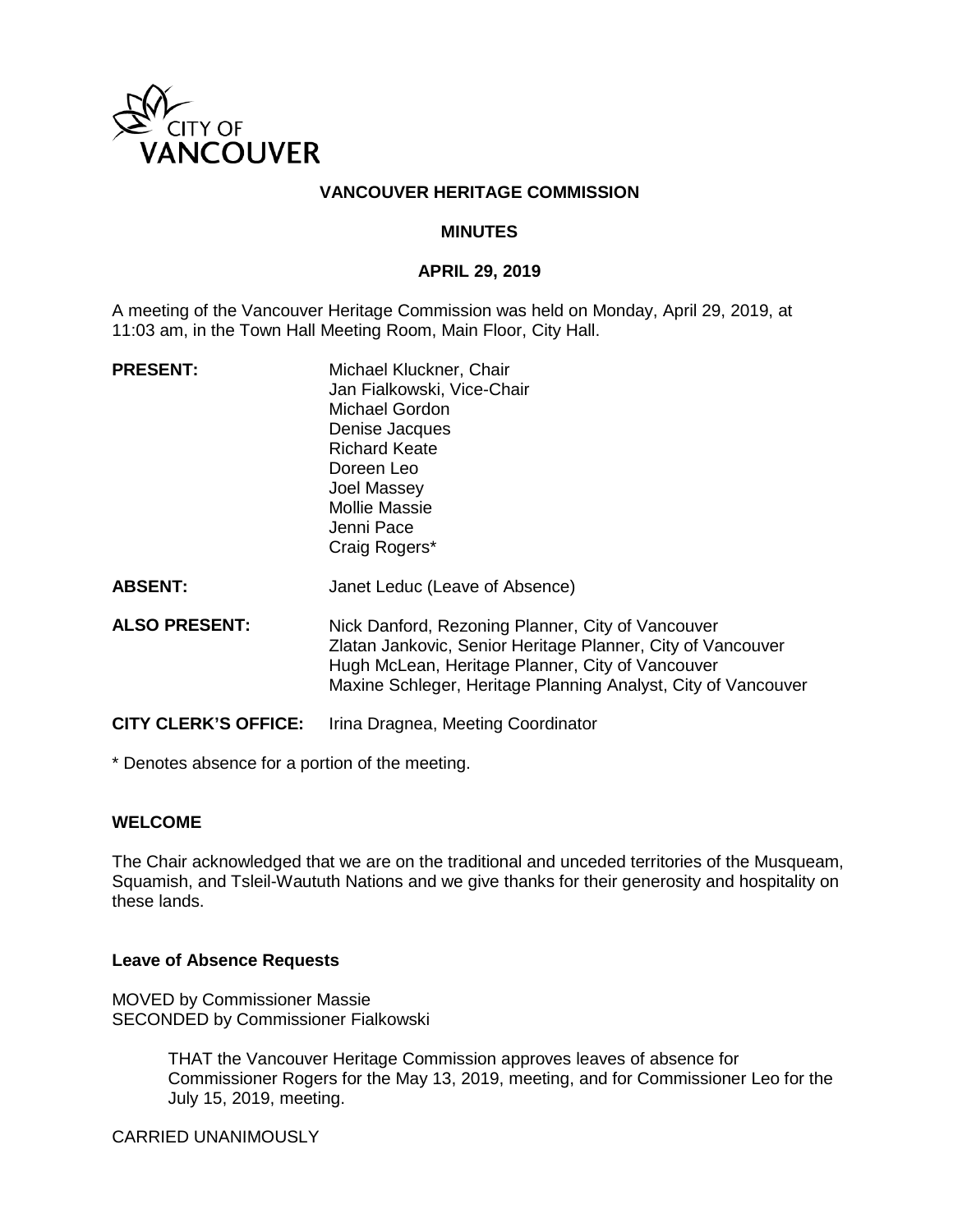## **Approval of Minutes**

MOVED by Commissioner Rogers SECONDED by Commissioner Keate

> THAT the Vancouver Heritage Commission approves the Minutes from the meeting of April 8, 2019.

CARRIED UNANIMOUSLY

## **1. Business Arising from the Minutes**

None.

**\* \* \* \* \***

Before the start of Item 2, Commissioner Rogers declared conflict of interest due to personal reasons and stepped outside of the meeting room for the duration of the item.

**\* \* \* \* \***

## **2. 1450 West Georgia Street – Commemorative Plan RZ-2018-00061**

Issues:

• Commemorative Plan

Applicant:

- Dean Johnson, Wesgroup
- Don Luxton and Associates, Heritage Consultant

Staff:

- Nick Danford, Rezoning Planner, City of Vancouver
- Zlatan Jankovic, Senior Heritage Planner, City of Vancouver

Staff and the applicant provided an overview of the application and responded to questions.

MOVED by Commissioner Massey SECONDED by Commissioner Fialkowski

# **WHEREAS**

- 1. The building at 1450 West Georgia Street, formally known as the Georgian Towers Hotel, is the first high rise building in the West End anticipating a typology that now dominates the City's downtown peninsula.
- 2. The Commemorative Plan for the Georgian Towers Hotel, as presented to the Vancouver Heritage Commission on April 29, 2019, is an important piece in celebrating the past and remembering the building's unique history as a hotel with a famous rooftop lounge.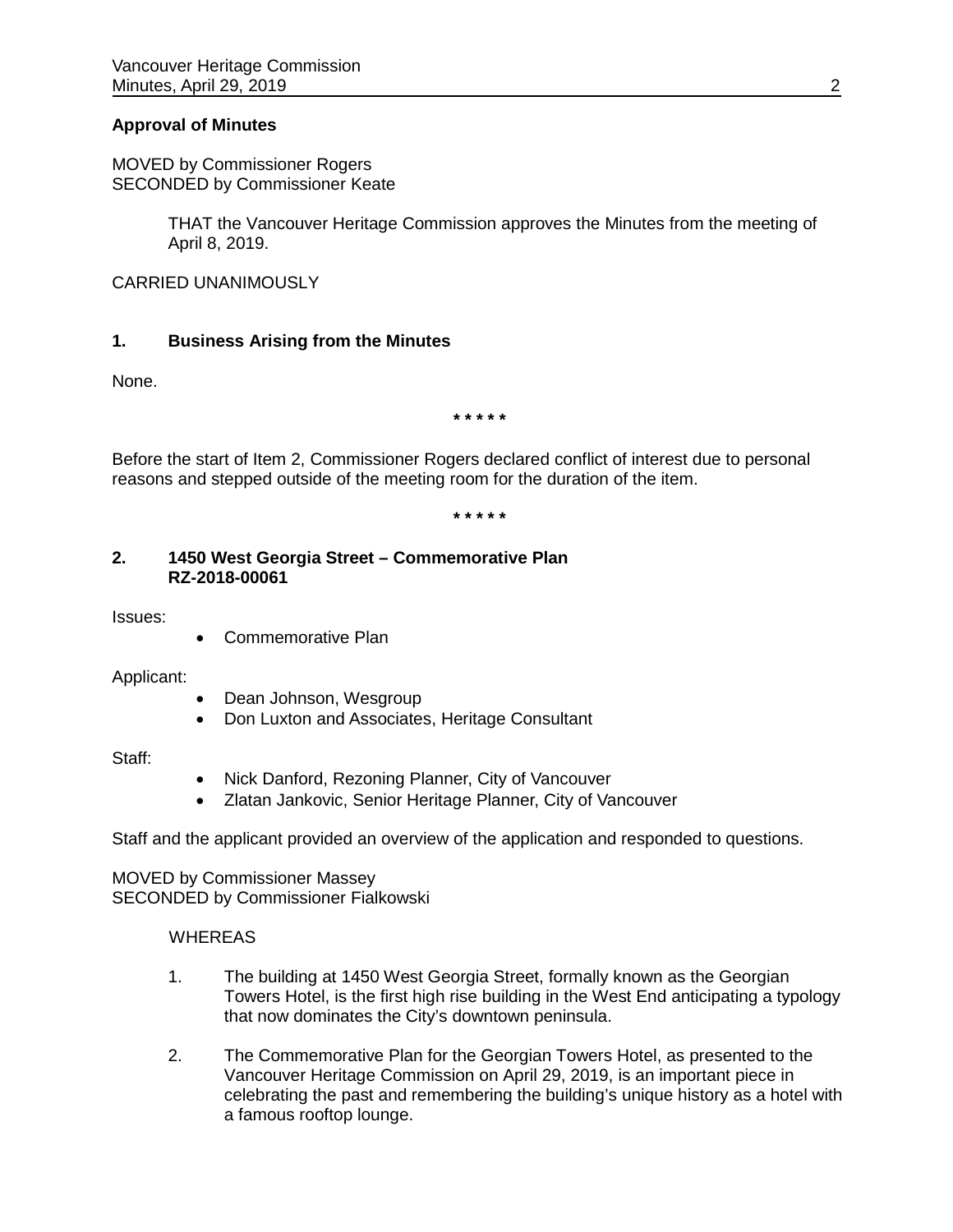- 3. The building has been evaluated by the Statement of Significance Subcommittee using the City's heritage evaluation scoring system as an "A", while staff and heritage consultant assessed it as "B" potential for adding to the Vancouver Heritage Register.
- 4. The building has been in use as rental apartments.
- 5. There are inherent contradictions with the proposed demolition of the building visa-vis the Greenest City 2020 objectives.

THEREFORE BE IT RESOLVED THAT the Vancouver Heritage Commission (the "Commission") strongly opposes the demolition of the building at 1450 West Georgia Street;

FURTHER THAT the Commission requests that staff work together with the applicant in order to seek a strategy that will allow the building to continue in use as a rental apartment building; and

FURTHER THAT the Commission requests that staff work together with the applicant to create a plaque honouring the building's unique history and to consider the re-creation of its "Welcome to Friendly Vancouver" sign.

## CARRIED

(Commissioner Keate opposed) (Commissioner Rogers absent for the vote due to conflict of interest)

MOVED by Commissioner Keate SECONDED by Commissioner Massie

#### **WHEREAS**

1. An application for a new mixed-use building is in process on the site of 1450 West Georgia Street, formally known as the Georgian Towers Hotel.

#### THEREFORE BE IT RESOLVED

- A. THAT the Vancouver Heritage Commission (the "Commission") recommends that staff obtain, if possible, a statutory right-of-way through the plaza areas at the base of the project.
- B. THAT the Commission recommends that the proposal for commemoration of the building's history be enhanced with a combined public art project, including the use of photographs, a mural and storytelling, all accessible to the public in perpetuity.
- C. THAT the Commission supports the design reference to the Georgian Towers Hotel as presented to the Commission on April 29, 2019, and suggests that the design development be considered in order to better reflect the International Style/Modernist nature of the existing structure.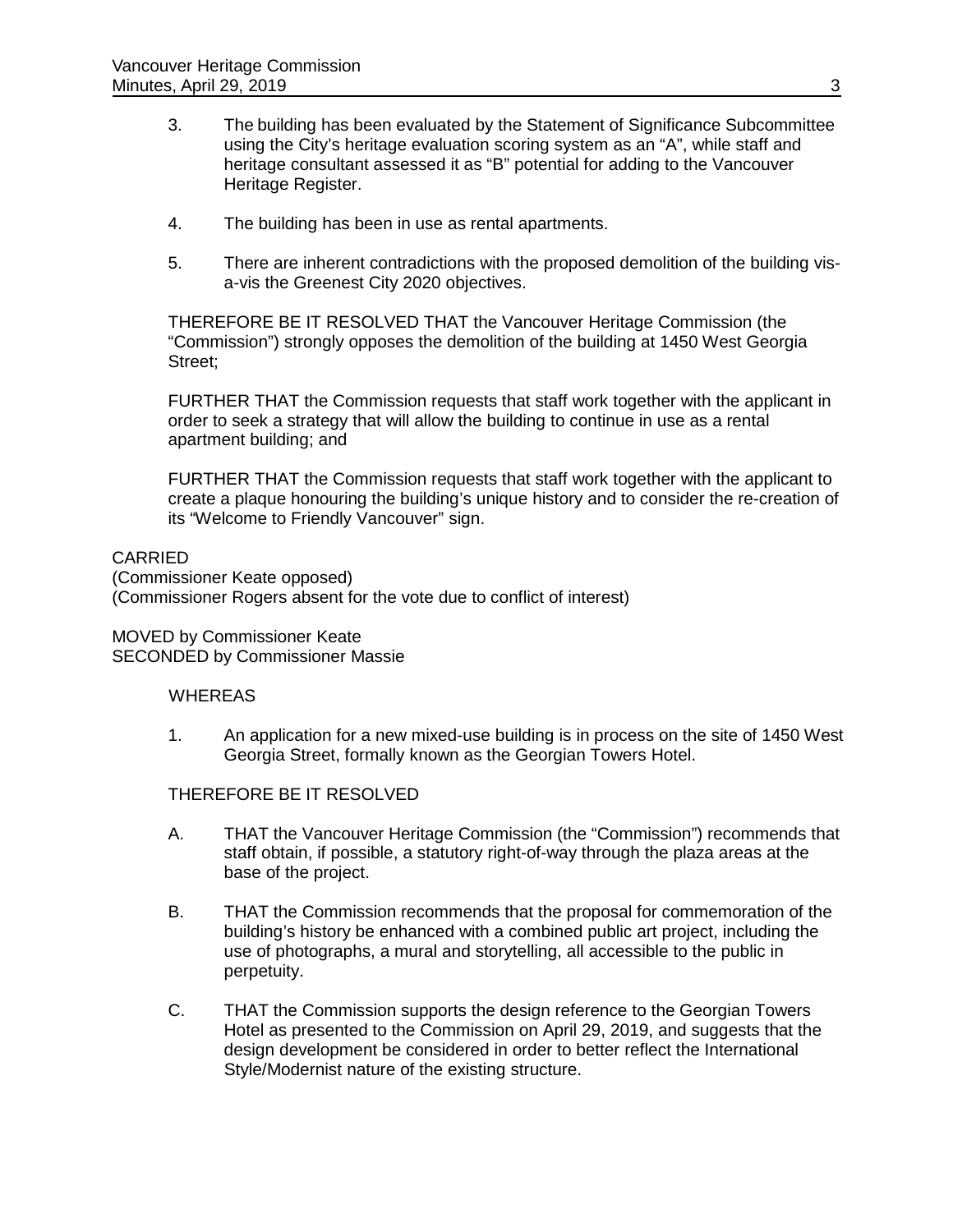D. THAT the Commission suggests that the proposed amenity space as presented to the Commission on April 29, 2019, be freely available to all residents of the new building, whether renters or owners.

CARRIED UNANIMOUSLY (Commissioner Rogers absent for the vote due to conflict of interest)

MOVED by Commissioner Jacques SECONDED by Commissioner Fialkowski

## **WHEREAS**

1. The building at 1450 West Georgia Street, formally known as the Georgian Towers Hotel, has proceeded to a rezoning application without the engagement of the present Vancouver Heritage Commission, and the Commission considers it to be a significant element of the city's history and architecture.

THEREFORE BE IT RESOLVED THAT the Vancouver Heritage Commission (the "Commission") objects to this proposal and it advancing to a rezoning stage;

FURTHER THAT the Commission objects to the "B" Statement of Significance evaluation; and

FURTHER THAT the Commission requests all *Statements of Significance* be brought to the Statement of Significance Subcommittee for consideration and be presented to the Commission.

#### CARRIED UNANIMOUSLY

(Commissioner Rogers absent for the vote due to conflict of interest)

**\* \* \* \* \***

The Commission recessed at 12:30 pm and reconvened at 12:49 pm.

**\* \* \* \* \***

# **3. Statement of Significance and the Vancouver Heritage Register Subcommittee Report**

Staff reviewed the report from the Statement of Significance and Vancouver Heritage Register Subcommittee meeting held on April 15, 2019, and responded to questions.

MOVED by Commissioner Massie SECONDED by Commissioner Gordon

- A. THAT the Vancouver Heritage Commission supports adding the following building to the Vancouver Heritage Register as a A-listing:
	- 5729 West Boulevard Bowser Block.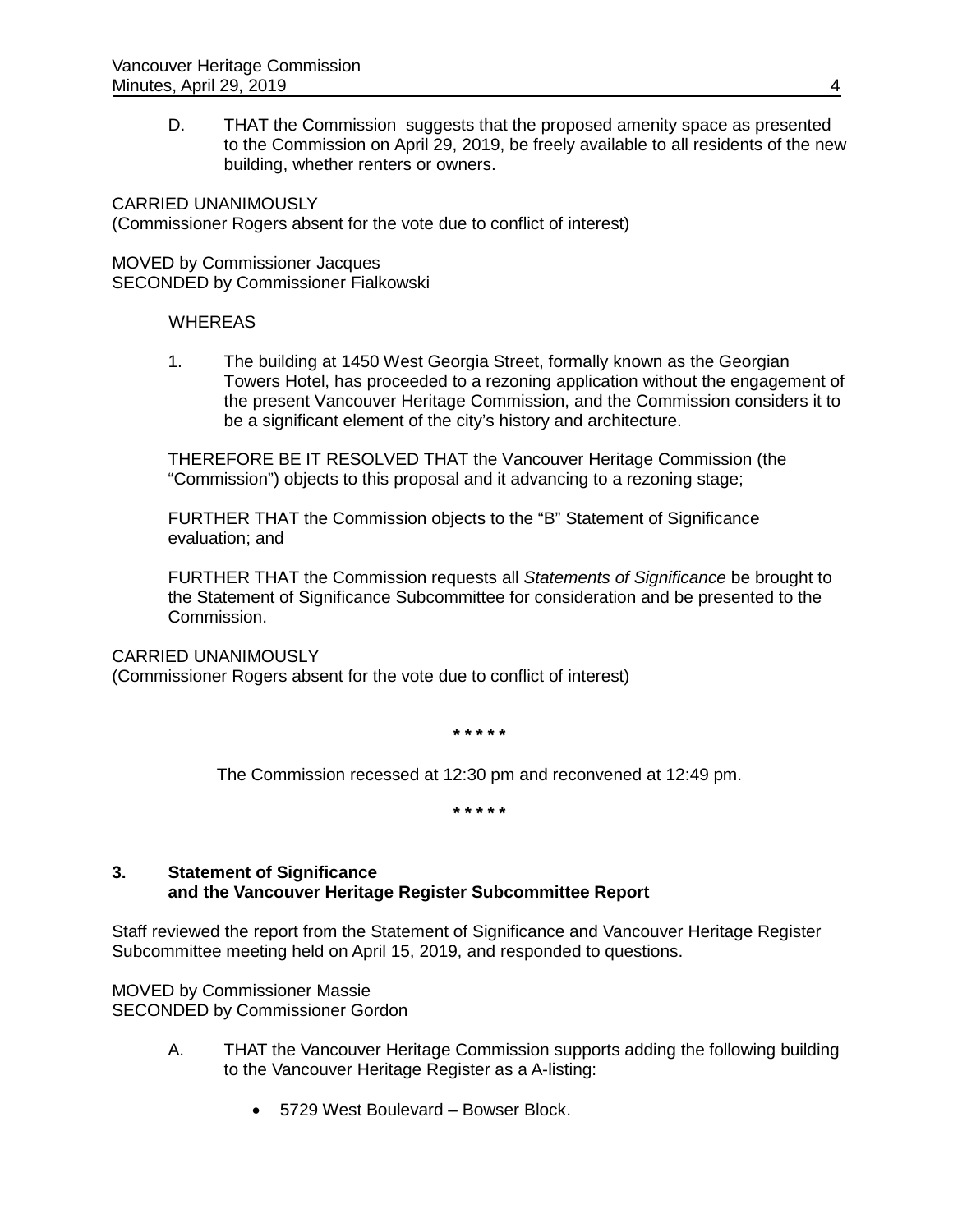- B. THAT the Vancouver Heritage Commission requests that the Statements of Significance for the following buildings be referred back to the consultant for revisions:
	- 5729 West Boulevard Bowser Block;
	- 507-515-521 Hawks Avenue BC Mills Houses;
	- 3250 Kingsway Carleton Elementary School #3; and
	- 3250 Kingsway Carleton Elementary School #4.

# CARRIED UNANIMOUSLY

# **4. Staff Update**

Staff noted that the heritage section on the City of Vancouver's website is currently being updated in order to include recently approved incentive programs.

## **5. New Business**

# **(a) Commissioners' Reports**

Commissioner Gordon inquired with staff for an update on the status of outright duplexes rezoning in Kitsilano.

Commissioner Kluckner requested staff report back on the implications of new infill on existing streetscape, for example the effect it is having at Nelson Street and Bidwell Street.

Commissioner Jacques inquired with staff for an update on the status of the RCMP training centre building and the Regulatory Review, which staff responded to.

# **Adjournment**

MOVED by Commissioner Massie SECONDED by Commissioner Fialkowski

THAT this meeting be adjourned.

CARRIED UNANIMOUSLY